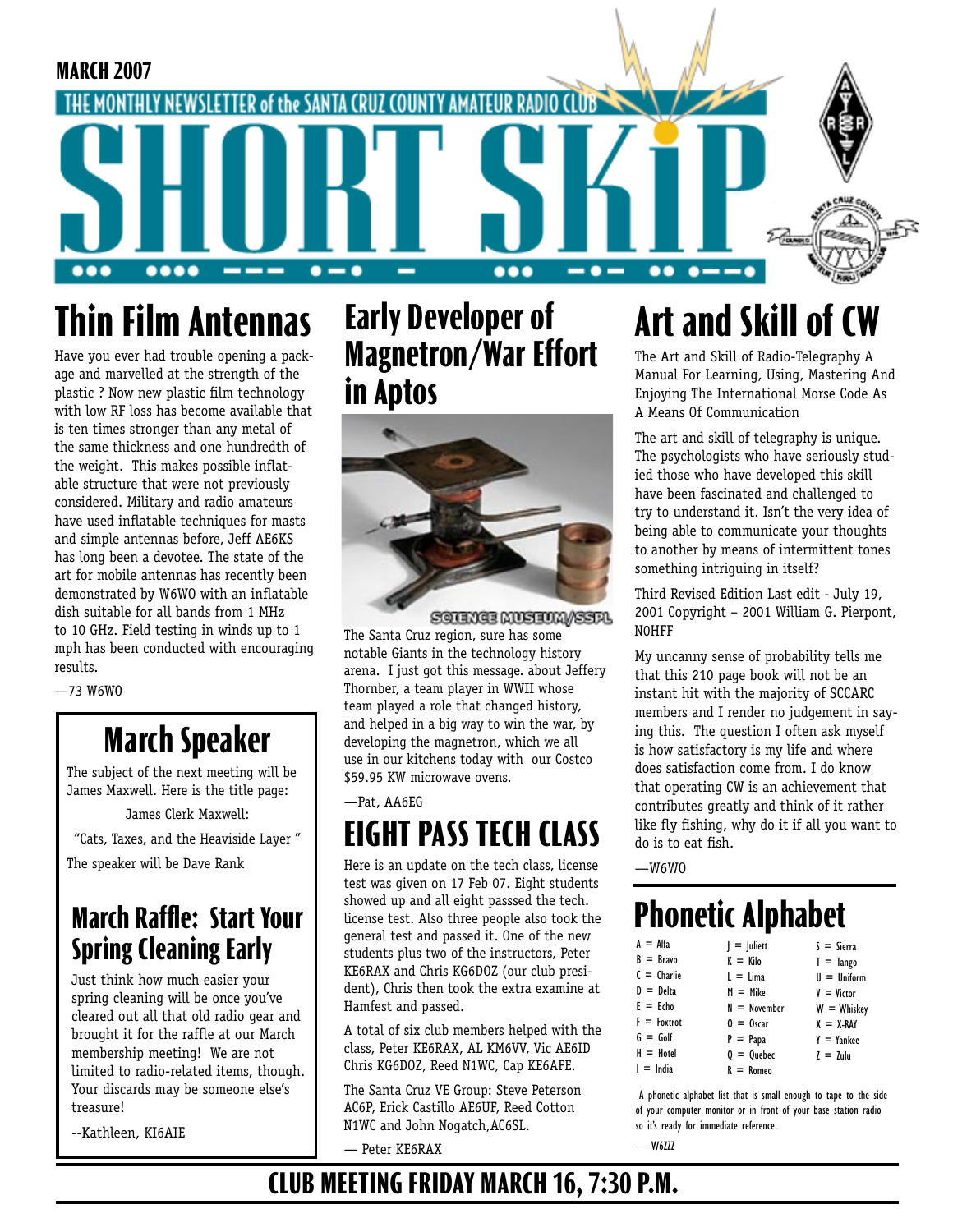

#### Feb 17 Ladies and Gentlemen,

GIGI's bakery was most likely delighted last Saturday to have no less than 20 customers in one fell swoop This was a record number for our CAKE sessions. I am pleased to say our noise level was moderate, we did buy their fine food and coffee and cleaned up afterwards. It is always good to see Kathleen and Alicia with us.

As usual a wide variety of topics and articles surfaced. Antennas are always popular and a Wi-Fi 4-element patch array for 2.4GHz isn't something one sees every day. Its Teflon-Epoxy board material is low loss and I would like to find some in a junk pile.

Another commercial product was a switched attenuator by MFJ. This now uses surface mount devices and is a much better RF design than their previous model. Ralph W6ENE brought along an album of photos from his WWII days on-board Navy ships. The many antennas and Collins radios show how dependant the military was on amateurs and HF in those days.

We were able to peruse a copy of the 2007 ARRL handbook. For new hams this is just an essential purchase. You will find it answers so many questions it is really good value for money.

Examples of home brew gear,old and new, are always appreciated. We saw another fine example of a balanced line antenna tuner and discussed its use of link coupling. Dave showed his little 40m Tin-Ear receiver built from an AMQRP kit. This uses a very simple example of permeability tuning in contrast to the more common use of variable capacitor tuning. Having wireless internet access has proven to be useful. Ask a question and Mikey N6IL finds the answer on-line in a matter of seconds. For example he found a tool by Roper-Whitney for punching pads for use in home brew projects requiring a ground plane.

Jeff AE6KS showed his nifty Cellphone/ Pocket PC from Verizon. Shape of things to come no doubt. Jeff also demonstrated pensized tool for detecting 60 AC electric fields it does not require any contact or current to be flowing.

We talked about the amazing restoration of the 30m diameter dish being carried out by Pat AA6EG and an illustrious team of engineers and scientists. Seeing this mother move is a sight to behold. Extreme low noise microwave communications brought out the little known issue of the noise temperature of vegetation and the even lesser known noise temperature of pigeon droppings. Remember that for your next Ham cocktail party.

The mystery item was brought by Bruce AC6DN and I never heard what it was, perhaps he will bring it next time

#### March 3 '07

It was a pleasure to welcome Don KI6HST and applaud his success in gaining a general license. Don is the son of Dave Taylor SK. Don admits that he needs to have more radio theory under his belt as his expertise lies in software. The ARRL handbook will be a very effective way to progress Don. Chris



KG6DOZ recently upgraded to Extra Class Congratulations to you both!

Bruce AC6DN provided a detailed presentation on a 900 MHz bar code reader make by the company he works for. It was particularly interesting in its use of quadrature mixers, filters, phase lock loops and many other components we find in Amateur gear these days. Great job Bruce, thanks. Dave W8FLL always has an interesting item of home-brew, nice marker generator Dave.

Mikey N6IL gave us some insight into the homework on his plate, very tough software assignments to be sure. Not content with that challenge Mikey wants to understand in detail how the code in very early PCs actually works. He showed a Radio Shack TRS80 user manual that included detailed assembly drawings, circuit diagrams and loads of other information. What a difference 20 years makes HI HI

A discussion on the multiplicity of software languages followed with some reminiscences of the likes of FORTH that one hears so little of these days.

Pat AA6EG came through very well via Skipe

## **2 MARCH 2007 3**

and he summarized the remarkable efforts and results at the Jamesburg earth station.

The mystery item provided by Ron W6WO turned out to be the base for an active antenna. Ron explained this was designed for use at low frequencies ie around 100 kHz together with an upconverter to 3.5 MHz. Communications at these frequencies is very demanding due to high noise levels, inefficient antennas, and very strong commercial



and military signals. "Lowfers" as they are called also must love late nights and early mornings.

As usual we had a fun time but I apologize for not catching

all that transpired. BCNU on the 17th Be there and be Green !

### **Welcome New HF Ops**

See the March QST "Welcome" insert. Also available to everybody at [639,434 bytes, PDF]: http: //www.arrl.org/HFWelcome/Welcome.pdf

Topics:

Time to Roll Up Our Sleeves and Mentor! - Invite! Inform! Inspire! Involve!

The ARRL Volunteer Exam Coordinator - We'd like to help you earn your new license or upgrade.

The Top 10 Reasons to Try Morse Code - If you still need a reason to get on CW, here are 10 of them!

Qualify for Ham Radio Awards Instantaneously with LoTW - You'll find

Logbook of The World to be an invaluable resource.

Which HF Transceiver is Right for You? - Well, that depends on how you intend to use it.

HF Propagation: The Basics - When's the best time to check out the high-frequency bands for those globespanning contacts you've been hearing about from long-time hams? Now!

The Considerate Operator's Frequency Guide - A guide to where on the HF bands various modes and activities are generally found.

—W6ZZZ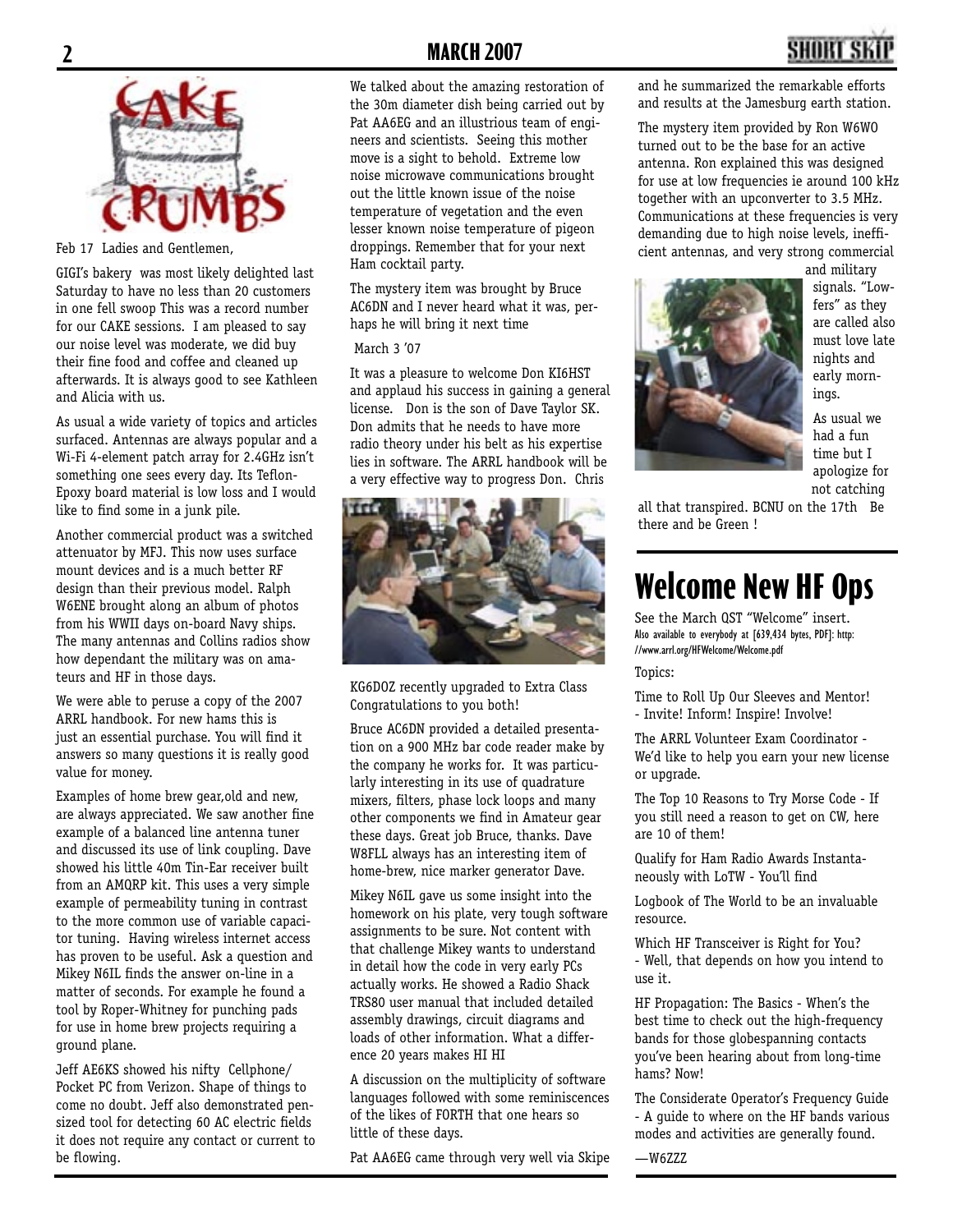## **2 MARCH 2007 3**

## **Jamesburg and Microwaves**

It appears that the talk by Brian Yee, W6BY, on Jamesburg and Microwaves was well received by SCCARC at the meeting.

If any of our SCCARC members are in the teaching profession, and want to bring kids to the coming EME QSO events at Jamesburg, please do/contact me for coordination. Kids are going to be a crucial part of our coming activities.

There is an interesting post about lack of engineering/Math track students in the pipeline, made by the CEO of Raytheon, URL copied below.

A Raytheon CEO recently published an alarm call (URL below) pointing out that the US is severely lacking in Science/Math track students, who are germinated in the middle school level. I feel that we MUST have kids at the EME event that is rapidly approaching.



W6WO with Jamesburg Antenna attached to van... hi hi

I am sending a formal invitation to the CEO of Raytheon to tour Jamesburg, and see our EME project early on, hopefully accompanied by selected, local students. who will literally hold the mic, and in addition to 2 way qsos hopefully, the scenario with a lot of impact, will be kids hearing, and being taught the profound observations of the 2.5 second delay from when they say "Hello!" to the time THEY hear their own voice returning.

http://www.longandflatsociety.com/ Galleries/JamesburgEarthStation/tabid/ 466/Default.aspx

See this recently published News from Raytheon CEO "Do the Math."

http://knowledge.wpcarey.asu.edu/index.cf m?fa=viewfeature&id=1351

We now have an email reflector. For more information see:

http://www.bambi.net/jamesburg.html

—73, DX, de Pat AA6EG



The last club meeting was very informative. Ron, W6WO, gave us a fine presentation: "A Software Toolkit," illustrating various methods of calculating filter, circuit and antenna designs. ( Thanks, Ron, for putting it all together.) One of my former Cabrillo College students, Reuben Gonzales, attended and announced his new Extra class call sign, N6RG. Also attending the meeting was Don Taylor, son of Dave Taylor, K6GHA (SK) "Great Hairy". For many years, Dave managed the ham radio communications and equipment for ARES at the Red Cross headquarters. Don is newly licensed and was a student of Eddy Pollock, W6LC, also at Cabrillo. Don has worked for HP for the past 25 years. As a young boy, Don used to climb his Dad's 40-foot tower and test small package parachutes drops, all of which were successful. Note: Several years ago, the Cabrillo College Electronics Department was disbanded and converted to the Computer Science department.

16 of the 26 attendees at the meeting are regulars at the bi-monthly CAKE meetings held at GiGi's bakery and coffee shop.

I received a note from Ron, KD6BD, and Miggles, N6FAC. They are selling their house and moving to the Northwest.

#### **"Ham Radio ... Getting the message through for your family and community"**

The Web site provides page space for emergency communication and disaster relief organizations to tell about their work. "So far, SKYWARN, MARS, SATERN and RACES have taken advantage of our offer, showing the versatility of ham radio in disasters and emergencies,"

http://www.emergency-radio.org

http://www.arrl.org/news/stories/2007/ 01/30/100/?nc=1

Both are long-term club members. Also selling and moving are Rich, KI6EH, and Lee Hanset, KC6BML, not so far, but to their new QTH at Discovery Bay. Rich gave me a 100 pound box of reloading tools for rifle and pistol ammunition. We were going to carry it from Rich's basement but he ended up carrying the whole box up the hill and placing it in the back of my truck. That was a heavy box but too awkward for the both of us to handle at once. Also received a clipping from Patrick Henry, WA6PKM, up in Gold Beach, Oregon, where a 9-year-old girl and her father received their ham tickets. She, her father and mother are all now licensed hams.

Our last CAKE meeting was another "guess what?" event. It was show and tell with about 15 souls on board. Kathleen, KI6AIE, had her talking computer on line and gave us a taste of a wireless QSO. On the other end was our club VP, Pat, AA6EG, up in Rockland, just North of Sacramento. Bob Wolbert, K6XX, showed us his impressive log of contacts on 10- 160 meters for a recent cw contest. It was pages and pages long. I think he will be a winner.

Wayne Thalls, KB6KN, is teaching a free two-weekend class for prospective Genealogists at the public library. If you are searching for lost relatives, he can show you how to find them.

# **County-Wide ARES Net**

County-wide ARES net control operators scheduled for March:

- 3/6 Donald AE6RF 3/13 George AE6KE 3/20 Dan N6RJX
- 3/27 David N2RDT
- 4/3 Greg KG6DPC

(7:15 PM Tuesday evenings on AB6VS and W6WLS and AE6KE repeaters)

#### **Other Services Radio Net**

Also the First Tuesday is the monthly "Other Radio Services" net is scheduled at 7 PM (until 7:05 PM) around Monterey Bay area. Who can you actually reach on FRS or MURS or GMRS or CB? Your family members? Your neighbors? CERT? Make a few transmissions giving your general location and see what happens. Talk over your results, prepare for future operating, and try it next month.

—73, Cap